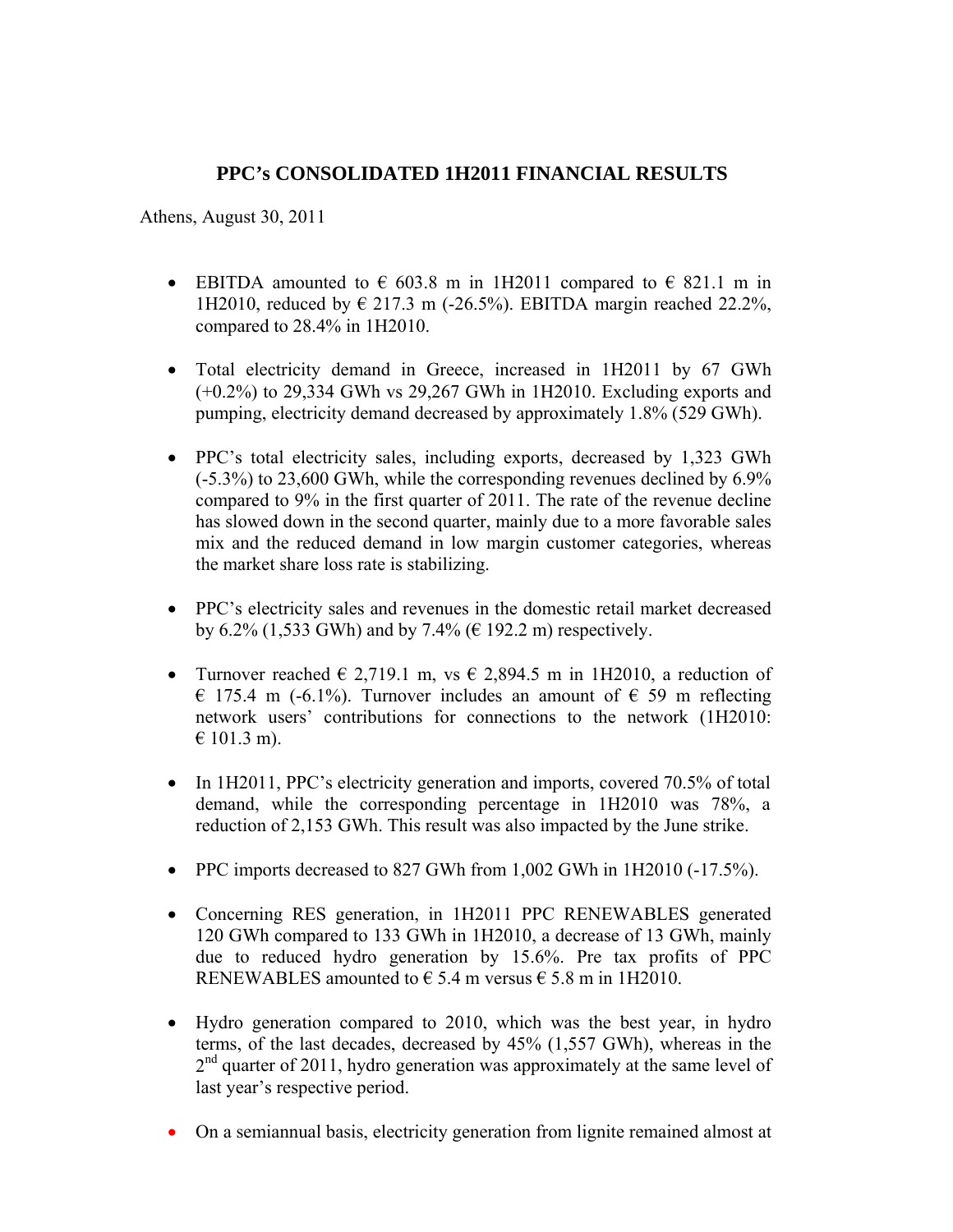the same levels compared to 1H2010 (13,073 GWh vs 13,060 GWh respectively). In 2Q2011, electricity generation from lignite was reduced by 806 GWh (-12% compared to the respective period of the last year), out of which, 625 GWh is estimated to be associated to the June strike.

- In 1H2011, 37.4% of the Company's total revenues were expensed for fuel, energy purchases and CO2 emission rights compared to 30.4% in 1H2010. On the contrary, despite the decrease in total revenues, payroll expense absorbed 20.5% of total revenues compared to 22.3% in 1H2010.
- The expenditure for liquid fuel, natural gas and energy purchases increased by  $\epsilon$  148.8 m, an increase of 17.7% compared to 1H2010, mainly driven by the higher expense for energy purchases ( $\in$  123.5 m) and the increase of the Special Consumption Tax on diesel ( $\epsilon$  32.4 m).
- The total reduction of payroll cost, including capitalized payroll, between the two periods amounts to approximately  $\in$  98 m (-13.4%), as the impact of the relevant legislation started being reflected in the Group's accounts as of 2Q2010.
- Total payroll expense was reduced to a large extent ( $\epsilon$  63.3 m.), due to the net decline in the number of permanent employees on payroll by 668 to 21,288 on 30/6/2011 from 21,956 on 30/6/2010. The net decline in 1Η2011 amounts to 557 employees on payroll. In addition, the reduction in overtime and shifts expense by  $\epsilon$  18 m, as a result of the decrease by 11.3% in the respective hours, despite the lower number of personnel contributed also to the decrease of payroll expense.
- The financial results of the Company were impacted by the June strike, with an estimated impact of  $\epsilon$  35 m.
- EBT in 1H2011 amounted to  $\epsilon$  185.4 m, compared to  $\epsilon$  463.6 m in 1H2010, a decrease of  $\in$  278.2 m (-60%), while net income amounted to  $\in$  128.8 m, versus  $\in$  347.9 m respectively, a reduction of  $\in$  219.1 m (-63%).
- Net income has not been burdened with a provision related to the windfall tax, as the relevant law for 2011 corporate profits has not yet been voted.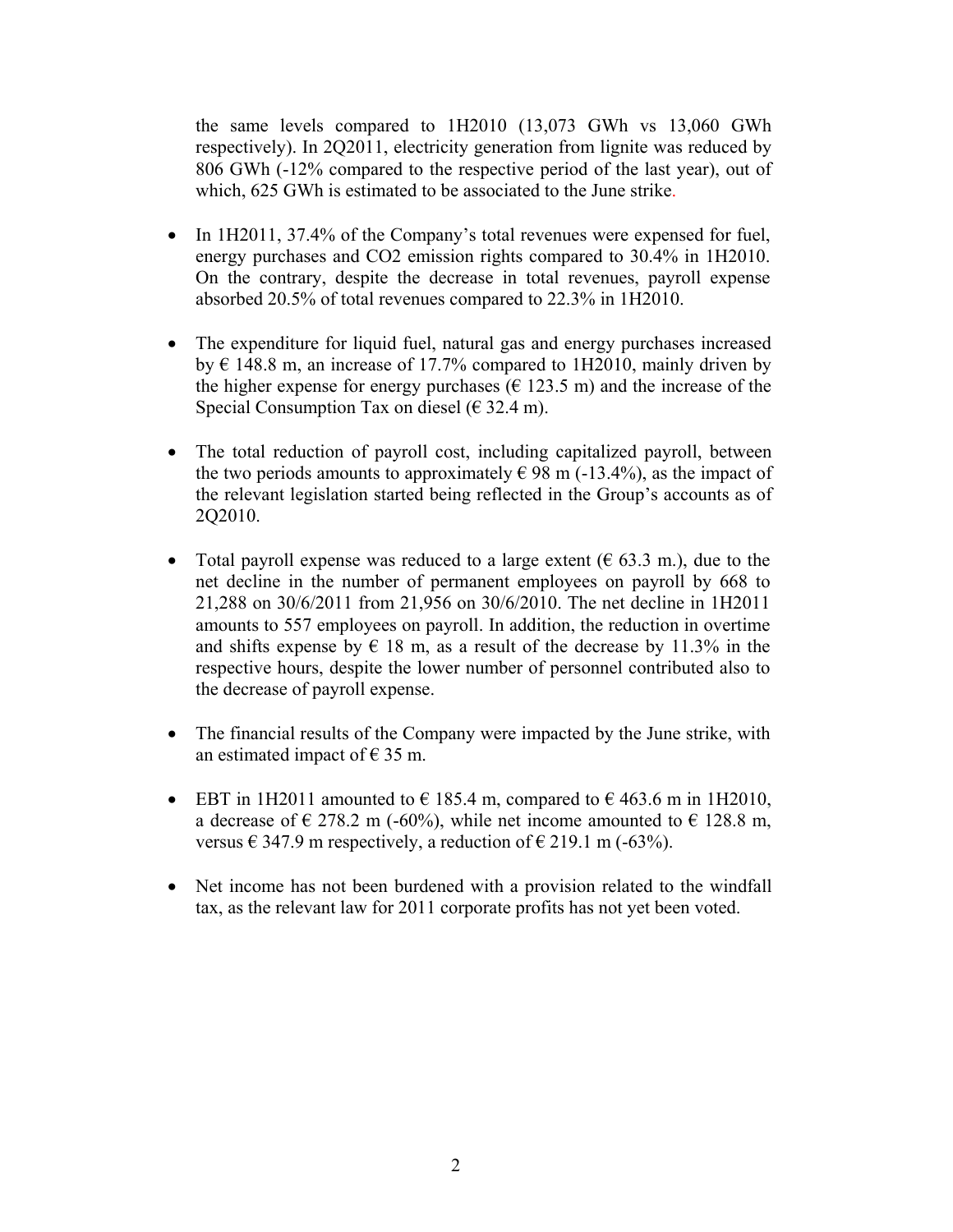Commenting on the financial results of the period, Arthouros Zervos, Public Power Corporation's Chairman and Chief Executive Officer said:

"In the 2nd quarter, the rate of the Group revenue decline has slowed down, due to a more favorable sales mix, while there are signs of market share loss stabilisation in the high margin customers segment.

As also mentioned before, it is expected that with the tariff rationalization that has already started and with the anticipated further adjustments of the tariffs in 2012, tariff distortions will be effectively addressed, supporting the development of healthy competition in the retail electricity market.

EBITDA margin was 22.2%, as despite the significant decrease in payroll expenses by 13.5%, energy balance cost increased by 12.4%, coupled with a 6.1% turnover reduction, also due to reduced domestic demand.

As the financial environment has deteriorated, we will continue to seek ways to further reduce our cost base and pull internal levers for improving cash flow. We want to transform PPC into a leaner organisation with increased efficiency, which can operate profitably in an increasingly competitive environment.

Enhancing our revenues by investing in renewables as well as tapping foreign markets and new business activities, remains a priority, and we are actively engaged in pursuing opportunities that we believe can contribute to our bottom line profitability and strengthen our competitive positioning.

In parallel, the implementation of the regulatory framework should lead to fair compensation for all energy services provided."

### **ANALYSIS OF FINANCIAL RESULTS**

#### **REVENUES**

Revenues from electricity sales, including exports, decreased by  $\epsilon$  178.7 m (-6.9%), from  $\epsilon$  2,607.5 m in 1H2010, to  $\epsilon$  2,428.8 m, as a result of the decrease in the volume of sales by 5.3% (1,323 GWh), due to the market share loss in the domestic market (share of 93% in 1H2011 from 97.4% in 1H2010). It is noted that in the  $2^{nd}$ quarter, the market share loss of PPC was contained to 4.1 percentage points compared to 4.7 percentage points in the  $1<sup>st</sup>$  quarter.

The change in the volume of sales is analyzed as follows :

- **-** reduction of sales to the residential sector by 2.3%.
- **-** reduction of sales to the agricultural sector by 18.2%.
- **-** reduction of sales to the commercial sector by 16.2%,
- **-** reduction of sales to the industrial Medium Voltage & Low Voltage sector by 7.3%.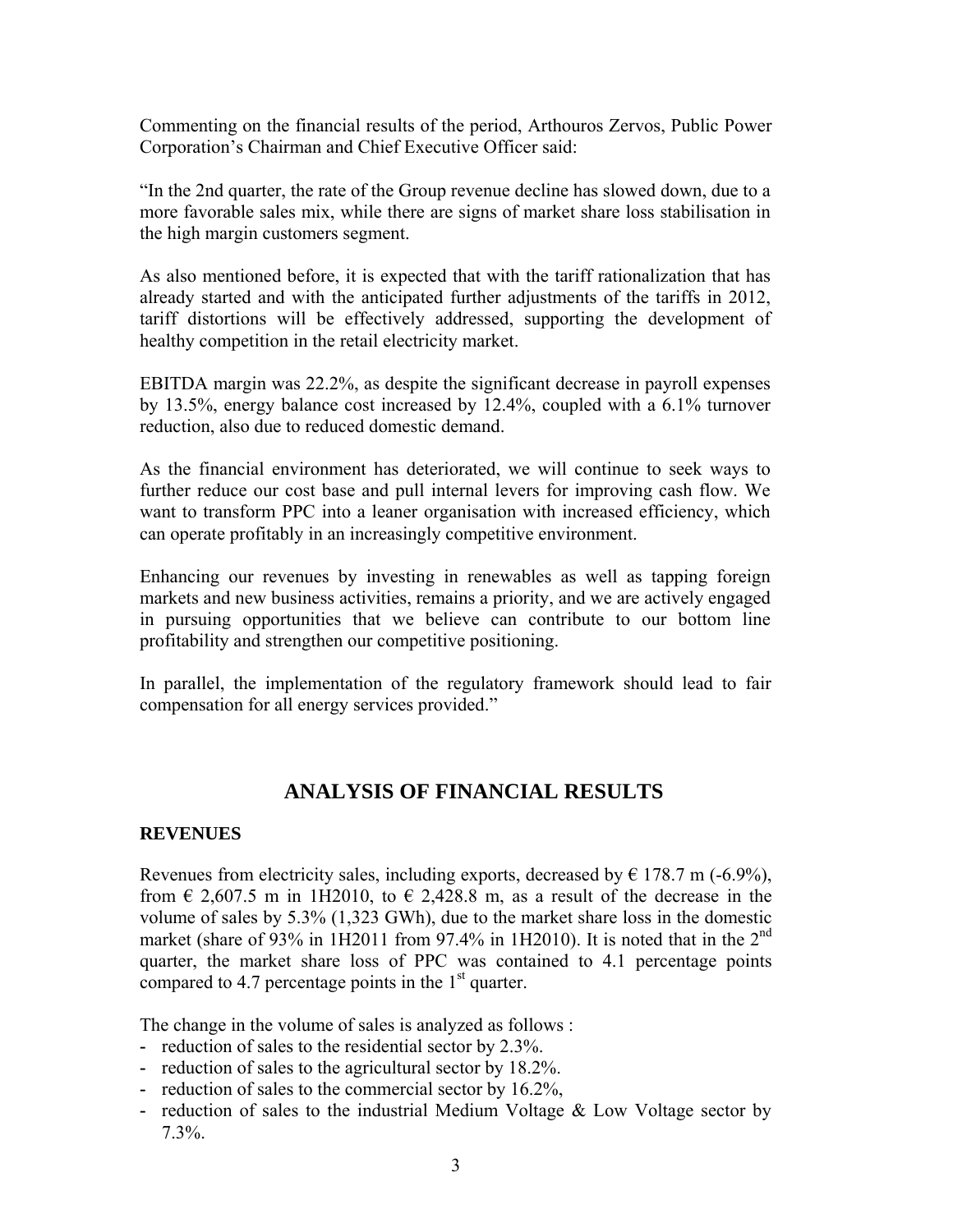- **-** increase of sales to the industrial High Voltage sector by 7.2%.
- **-** reduction of sales to other sectors by 2.7 %.
- **-** increase of exports by 210 GWh.

#### **OPERATING EXPENSES**

The decrease in payroll costs between 1H2011 and 1H2010 amounted to  $\epsilon$  87.3 m, mainly as a result of personnel retirements outnumbering hirings and the reduction in overtime and shifts expense. The carry over effect from the implementation of Laws 3833 and 3845 of 2010 also contributed to this decrease.

Operating expenses, excluding depreciation, increased by  $\epsilon$  41.9 m (+2%) from  $\in$  2,073.4 m in 1H2010 to  $\in$  2,115.3 m.

More specifically:

- The decrease in power generation from natural gas by 258 GWh, despite the increase in pipe gas prices, resulted in a decrease in the relevant expenditure by  $\epsilon$  35.2 m, from  $\epsilon$  232.4 m in 1H2010 to  $\epsilon$  197.2 m.
- Electricity generation from liquid fuel decreased by 163 GWh (-7%) compared to 1H2010, due to almost zero oil-fired generation in the Interconnected System in 1H2011 and the reduced oil-fired generation in the non-interconnected islands by 78 GWh. On the other hand, heavy fuel oil and diesel oil prices in Euros increased by 17.5% and 52.5% respectively. Thus, the expenditure for liquid fuel increased between the two periods by  $\epsilon$  60.5 m (+21.8%) from  $\epsilon$  277.5 m in 1H2010 to  $\epsilon$  338 m. This increase is mainly attributed to the increased expenditure for diesel consumption which is primarily related to the aforementioned increase of the Special Consumption Tax.
- Notwithstanding the decrease of PPC's imports by 175 GWh (-17.5%), the increase in PPC's import prices by 10.7% and the purchase of greater quantities of energy from the System and the Network by  $776$  GWh  $(+16%)$ as well as the increase of the energy purchase price from the System by 16.6% resulted in the increase in the expenditure for energy purchases by € 123.5 m (+37.3%) from € 330.7 m in 1H2010 to € 454.2 m.
- Provisions for bad debt, litigation and slow moving materials reached € 53.8 m, a net decrease of approximately  $∈$  7.5 m (-12.2%) compared to 1H2010, which is attributed to the decrease in litigation provisions by  $\epsilon$  13.7 m., a reduction which was partly offset by the increase in bad debt provisions by  $\in$  6.3 m.
- Depreciation expense in 1H2011 amounted to  $\epsilon$  335.5 m compared to € 291.6 m in 1H2010, an increase of  $€$  43.9 m (+15.1%).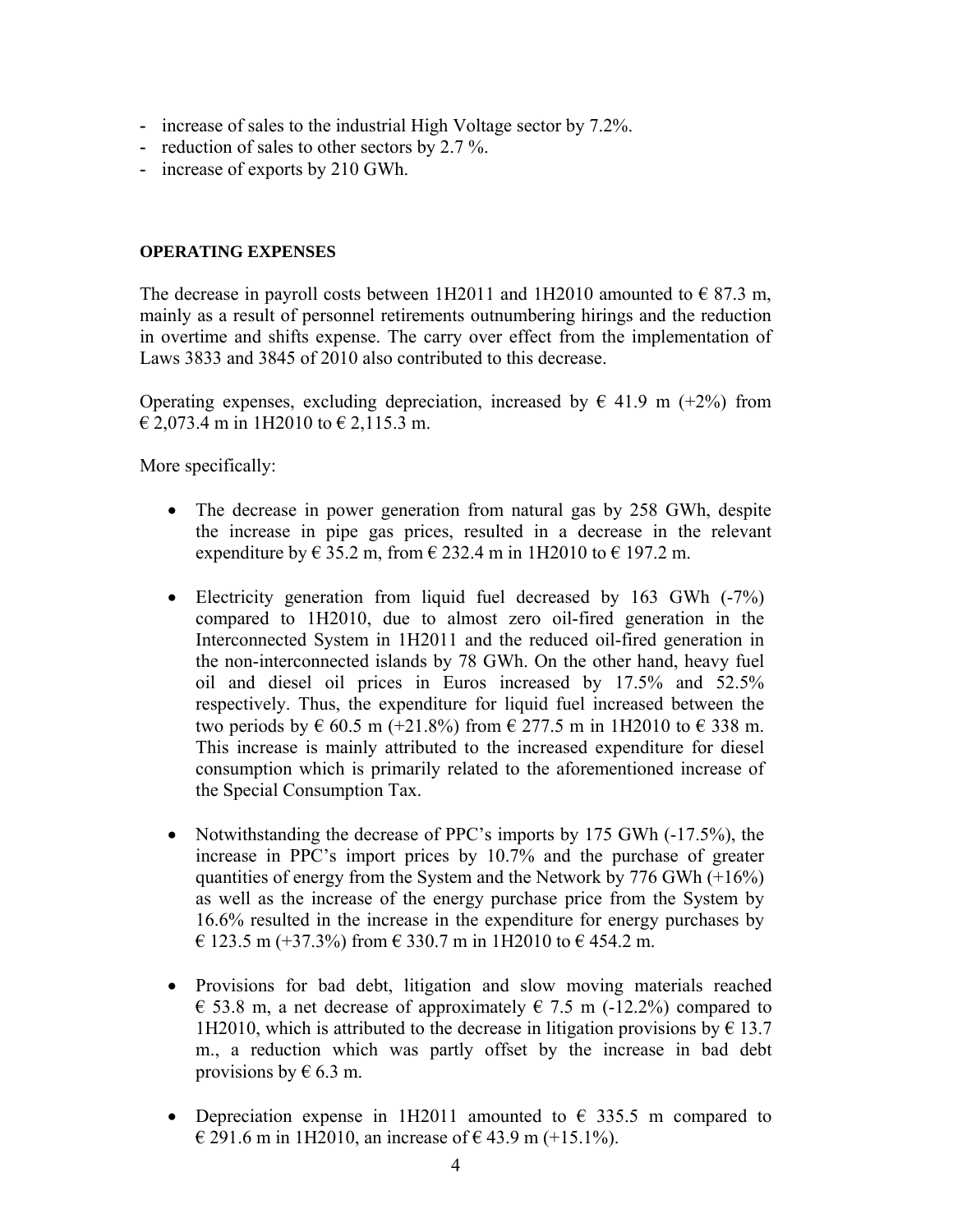- The share of profit in associated companies amounted to  $\epsilon$  1.3 m in 1H2011 and relates to profits from PPC RENEWABLES' participation in its associated companies, while the respective magnitude in 1H2010 was  $\epsilon$  1 m.
- Net financial expenses increased by  $\in$  20.6 m (+33.7%), from  $\in$  61.1 m in 1H2010, to  $\in$  81.7 m, mainly due to the increase of the interest rates and the increase of debt during the period.
- Capital expenditure amounted to  $\epsilon$  457.4 m compared to  $\epsilon$  489.6 m in 1H2010. Specifically, the main components of 1H2011 capital expenditure, were the following:

| - Capital expenditure for mine projects:         | $\epsilon$ 55.1 m. |
|--------------------------------------------------|--------------------|
| - Capital expenditure for generation projects:   | € 157.3 m.         |
| - Capital expenditure for transmission projects: | € 43.3 m.          |
| - Capital expenditure for distribution projects: | € 186.9 m.         |
| - Capital expenditure for RES projects:          | € 13.2 m.          |

• Net debt amounted to  $\epsilon$  4,302.4, an increase of  $\epsilon$  92.1 m compared to 31/12/2010 ( $\in$  4,210.3 m) and an increase of  $\in$  348.4 m compared to 30/6/2010.

#### **FINANCIAL RESULTS OF THE PARENT COMPANY**

- Turnover:  $\epsilon$  2,711.6 m.
- $\bullet$  EBITDA:  $\epsilon$  597.7 m.
- EBT:  $\in$  180.1 m.
- Net income:  $\in$  124.3 m.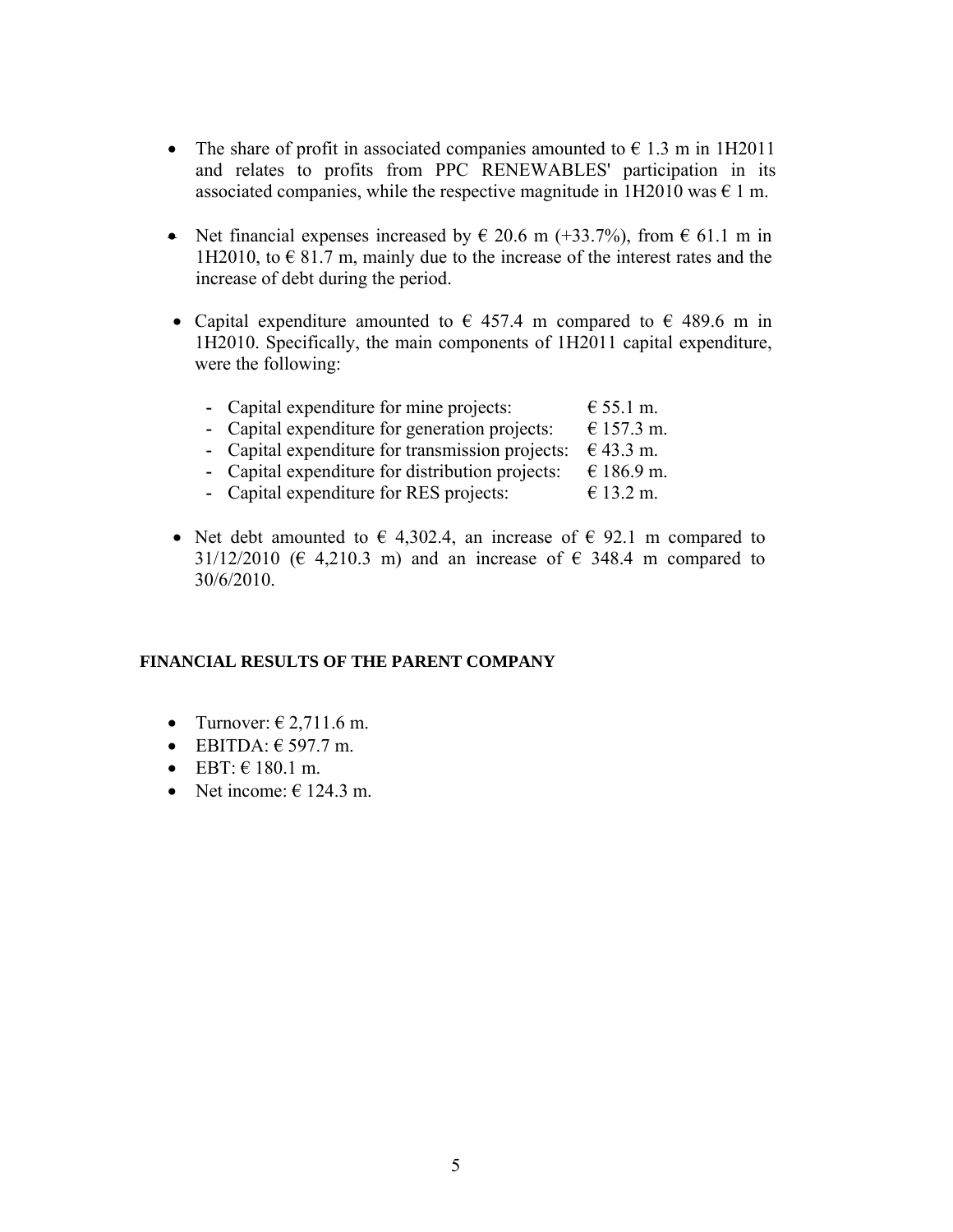# **Summary Financials (€ mil)**

|                                                      | 1H 2011<br>Audited | 1H 2010<br>Audited | $\Delta\%$ | 1H 2011<br>Audited | 1H 2010<br>Audited | $\Delta\%$ |  |
|------------------------------------------------------|--------------------|--------------------|------------|--------------------|--------------------|------------|--|
|                                                      | <b>GROUP</b>       |                    |            | PARENT COMPANY     |                    |            |  |
| 2,719.1<br><b>Total Revenues</b>                     |                    | 2,894.5            | $-6.1\%$   | 2,711.6            | 2,885.6            | $-6.0\%$   |  |
| <b>EBITDA</b>                                        | 603.8              | 821.1              | $-26.5%$   | 597.7              | 814.2              | $-26.6%$   |  |
| <b>EBITDA</b> Margin                                 | 22.2%              | 28.4%              |            | 22.0%              | 28.2%              |            |  |
| Profit/(Loss) before Taxes<br>& Fin. Expenses (EBIT) | 268.3              | 529.5              | $-49.3%$   | 264.4              | 524.7              | $-49.6%$   |  |
| <b>EBIT</b> Margin                                   | 9.9%               | 18.3%              |            | 9.8%               | 18.2%              |            |  |
| Net Income/(Loss)                                    | 128.8              | 347.9              | $-63.0\%$  | 124.3              | 340.6              | $-63.5%$   |  |
| $EPS/(Loss)$ (In euro)                               | 0.56               | 1.50               | $-62.7%$   | 0.54               | 1.47               | $-63.3%$   |  |
| No of Shares (m.)                                    | 232                | 232                |            | 232                | 232                |            |  |
| Net Debt                                             | 4,302.4            | 3,954.0            | 8.8%       | 4,293.5            | 3,968.3            | 8.2%       |  |

# Summary Profit & Loss (€mil)

|                                                           | 1H 2011<br>Audited | 1H 2010<br>Audited | $\Delta\%$ |  | 1H 2011<br>Audited | 1H 2010<br>Audited | $\Delta\%$ |  |
|-----------------------------------------------------------|--------------------|--------------------|------------|--|--------------------|--------------------|------------|--|
|                                                           |                    | <b>GROUP</b>       |            |  | <b>COMPANY</b>     |                    |            |  |
| <b>Total Revenues</b>                                     | 2,719.1            | 2,894.5            | $-6.1\%$   |  | 2,711.6            | 2,885.6            | $-6.0\%$   |  |
| from<br>-Revenues<br>energy sales                         | 2,428.8            | 2,607.5            | $-6.9\%$   |  | 2,421.3            | 2,598.6            | $-6.8\%$   |  |
| from<br>Revenues<br><b>TSO</b>                            | 144.9              | 134.4              | 7.8%       |  | 144.9              | 134.4              | 7.8%       |  |
| - Customers'<br>contributions                             | 59.0               | 101.3              | $-41.8%$   |  | 59.0               | 101.3              | $-41.8%$   |  |
| -Distribution<br>network<br>fees<br>and<br><b>PSO</b>     | 49.5               | 14.0               | 253.6%     |  | 49.5               | 14.0               | 253.6%     |  |
| - Other revenues                                          | 36.9               | 37.3               | $-1.1\%$   |  | 36.9               | 37.3               | $-1.1\%$   |  |
| Total<br>Operating<br>(excl.<br>Expenses<br>depreciation) | 2,115.3            | 2,073.4            | $2.0\%$    |  | 2,113.9            | 2,071.4            | 2.1%       |  |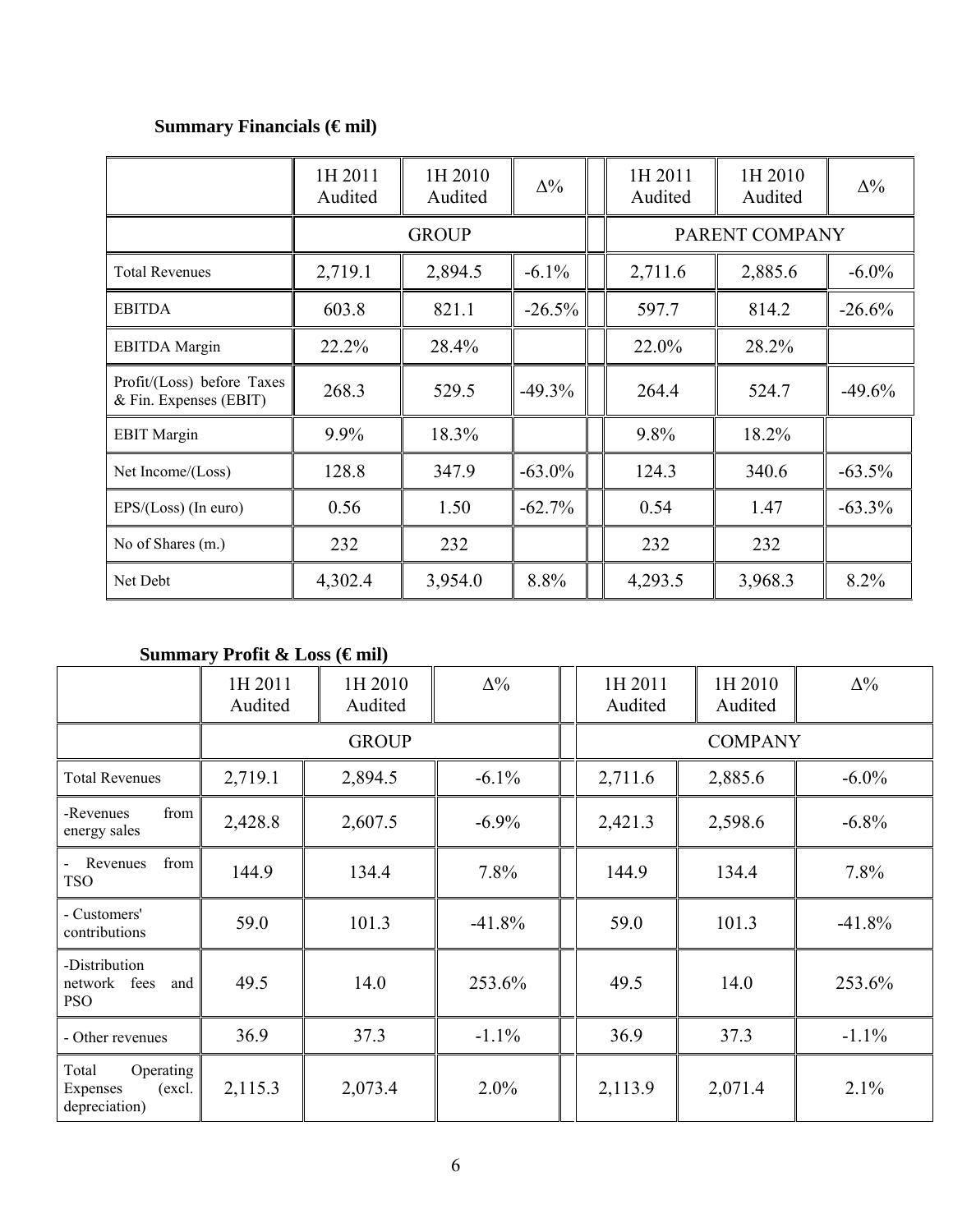| Payroll<br>Expenses                                                          | 557.4 | 644.7 | $-13.5%$ |       | 556.3          | 642.3    | $-13.4%$ |  |
|------------------------------------------------------------------------------|-------|-------|----------|-------|----------------|----------|----------|--|
| -Third parties fossil<br>22.0<br>24.1<br>$-8.7%$<br>fuel                     |       |       |          | 22.0  | 24.1           | $-8.7\%$ |          |  |
| Total<br>Fuel<br>Expenses                                                    | 535.2 | 509.9 | 5.0%     |       | 535.2          | 509.9    | 5.0%     |  |
| - Liquid fuel                                                                | 338.0 | 277.5 | 21.8%    |       | 338.0          | 277.5    | 21.8%    |  |
| -Natural Gas                                                                 | 197.2 | 232.4 | $-15.1%$ |       | 197.2          | 232.4    | $-15.1%$ |  |
| Expenditure<br>for<br>CO2 emission rights                                    | 6.1   | 14.3  | $-57.3%$ |       | 6.1            | 14.3     | $-57.3%$ |  |
| <b>Energy Purchases</b>                                                      | 454.2 | 330.7 | 37.3%    |       | 457.8<br>334.0 |          | 37.1%    |  |
| - Purchases From<br>the System and the<br>Network                            | 349.6 | 251.4 | 39.1%    |       | 349.6          | 251.4    | 39.1%    |  |
| -PPC Imports                                                                 | 40.1  | 45.5  | $-11.9%$ |       |                | 45.5     | $-11.9%$ |  |
| - Other                                                                      | 64.5  | 33.8  | 90.8%    |       | 68.1           | 37.1     | 83.6%    |  |
| Transmission<br>System Usage                                                 | 156.2 | 141.5 | 10.4%    | 156.2 |                | 141.5    | 10.4%    |  |
| Provisions                                                                   | 53.8  | 61.3  | $-12.2%$ |       | 53.8           | 61.3     | $-12.2%$ |  |
| (Profit)/loss<br>from<br>valuation of CO2<br>liabilities<br>of prior<br>year | (6.3) | (0.3) |          |       | (6.3)          | (0.3)    |          |  |
| <b>Taxes and Duties</b>                                                      | 20.8  | 21.7  | $-4.1%$  |       | 20.3           | 21.3     | $-4.7%$  |  |
| One off contribution<br>to PPC Personnel<br><b>Insurance Funds</b>           |       | 52.1  |          |       | -              | 52.1     |          |  |
| Other<br>operating<br>expenses                                               | 315.9 | 273.4 | 15.5%    |       | 312.5          | 270.9    | 15.4%    |  |
| <b>EBITDA</b>                                                                | 603.8 | 821.1 | $-26.5%$ |       | 597.7          | 814.2    | $-26.6%$ |  |
| <b>EBITDA</b> Margin                                                         | 22.2% | 28.4% |          |       | 22.0%          | 28.2%    |          |  |
| Depreciation<br>and<br>amortization                                          | 335.5 | 291.6 | 15.1%    |       | 333.3          | 289.5    | 15.1%    |  |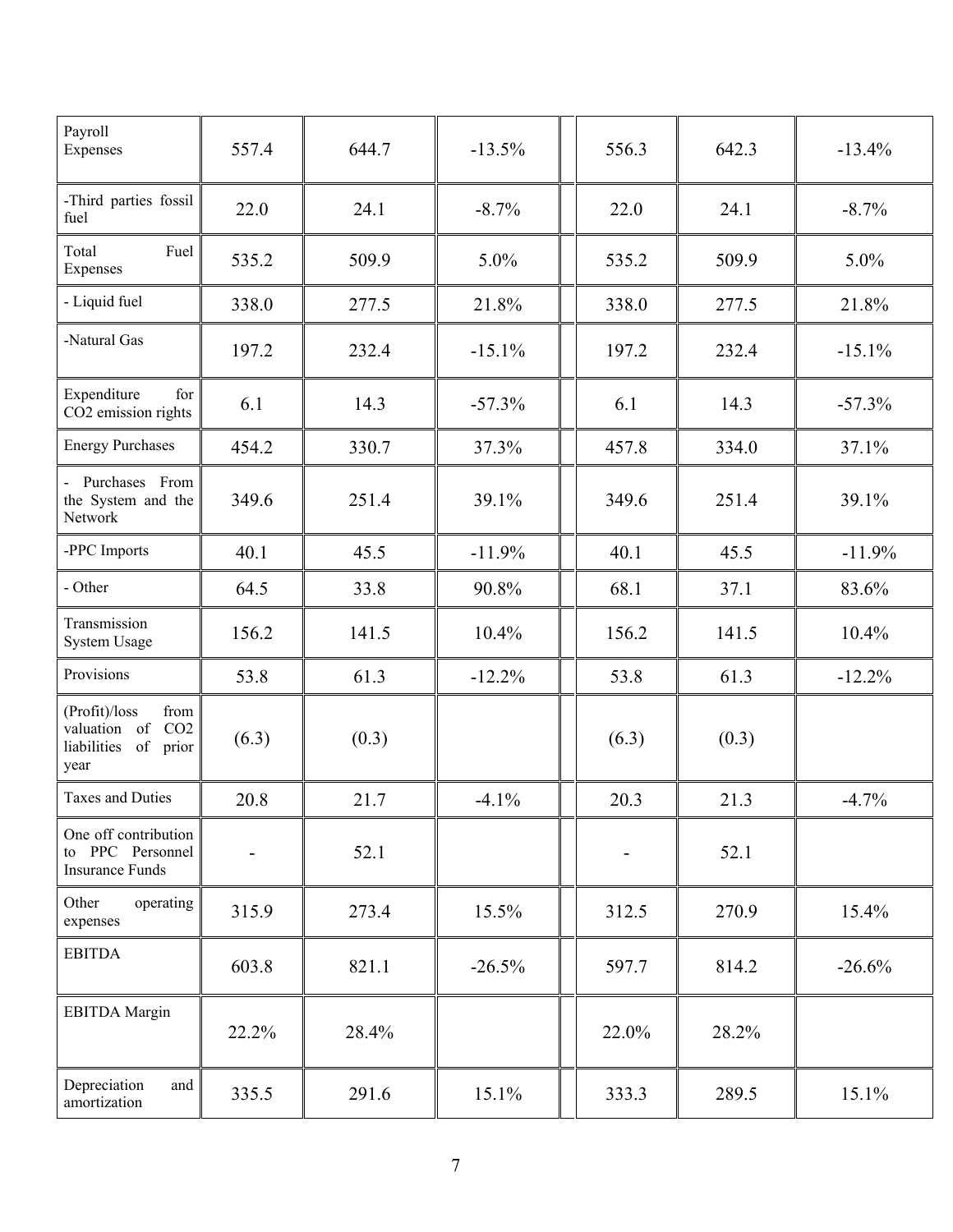| Profit/(Loss) before<br>Taxes<br>$\&$<br>Fin.<br>Expenses (EBIT) | 268.3   | 529.5 | $-49.3%$  | 264.4        | 524.7 | $-49.6%$  |  |
|------------------------------------------------------------------|---------|-------|-----------|--------------|-------|-----------|--|
| <b>EBIT</b> Margin                                               | $9.9\%$ | 18.3% |           | 9.8%         | 18.2% |           |  |
| Total Net Financial<br>Expenses                                  | 84.2    | 66.9  | 25.9%     | 84.3         | 66.9  | $26.0\%$  |  |
| Financial<br>Net<br>Expenses                                     | 81.7    | 61.1  | 33.7%     | 81.8<br>61.1 |       | 33.9%     |  |
| - Foreign Currency<br>(Gains) / Losses                           | 2.5     | 5.8   | $-56.9%$  | 2.5          | 5.8   | $-56.9\%$ |  |
| - Share of Profit /<br>(Loss) in associated<br>companies         | 1.3     | 1.0   | 30.0%     |              |       |           |  |
| - Loss/ (impairment<br>loss on join venture)                     |         |       |           |              | 2.8   |           |  |
| Profits/<br>Pre-tax<br>(Losses)                                  | 185.4   | 463.6 | $-60.0\%$ | 180.1        | 455.0 | $-60.4%$  |  |
| Net Income/ (Loss)                                               | 128.8   | 347.9 | $-63.0\%$ | 124.3        | 340.6 | $-63.5%$  |  |
| EPS (in Euro)                                                    | 0.56    | 1.50  | $-62.7%$  | 0.54         | 1.47  | $-63.3%$  |  |

# **Summary Balance Sheet & Capex (€m)**

|                        | 1H 2011<br>Audited | 1H 2010<br>Audited | $\Delta\%$ |                | 1H 2011<br>Audited | 1H 2010<br>Audited | $\Delta\%$ |
|------------------------|--------------------|--------------------|------------|----------------|--------------------|--------------------|------------|
|                        |                    | <b>GROUP</b>       |            | PARENT COMPANY |                    |                    |            |
| <b>Total Assets</b>    | 16,662.0           | 16,335.1           | $2.0\%$    |                | 16,613.6           | 16,310.7           | 1.9%       |
| Net Debt               | 4,302.4            | 3,954.0            | 8.8%       |                | 4,293.5            | 3,968.3            | 8.2%       |
| <b>Total Equity</b>    | 6,707.1            | 6,562.0            | $2.2\%$    |                | 6,679.4            | 6,543.3            | 2.1%       |
| Capital<br>expenditure | 457.4              | 489.6              | $-6.6\%$   |                | 444.2              | 485.7              | $-8.5\%$   |

For further information please contact:

George Angelopoulos, Chief Financial Officer, Tel: +302105225346.

The financial data and relevant information on the Financial Statements for 1H2011, shall be published in the Press, on August, 31, 2011.